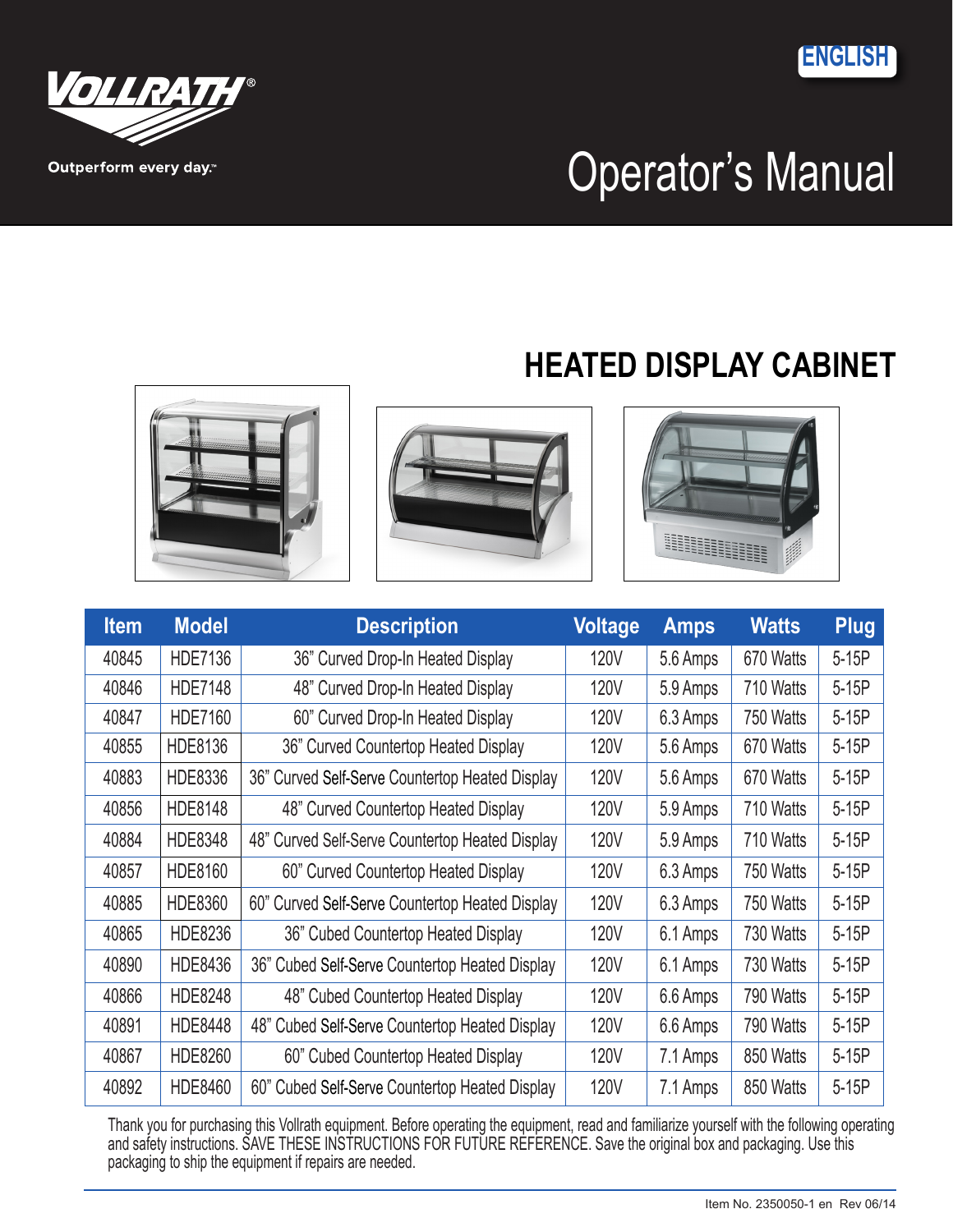

#### **Safety Precautions**

To ensure safe operation, read the following statements and understand their meaning. Please read carefully.

## **WARNING**

Warning is used to indicate the presence of a hazard that *can* cause *severe* personal injury, death, or substantial property damage if the warning is ignored.

## **CAUTION**

Caution is used to indicate the presence of a hazard that *will* or *can* cause *minor* personal injury or property damage if the caution is ignored.

#### **NOTE**

Note is used to notify people of installation, operation, or maintenance information that is important but not hazard-related.

#### **For Your Safety!**

These precautions should be followed at all times. Failure to follow these precautions could result in injury to yourself and others.

To reduce risk of injury or damage to the equipment:

- Use only grounded electrical outlets matching the nameplate rated voltage.
- Have equipment installed by a qualified personnel in accordance with local codes and ordinances.
- Use equipment in a flat, level position.
- Do not use an extension cord with this equipment. Do not plug this equipment into a power strip or multi-outlet power cord.
- Unplug equipment and turn off before cleaning or moving.
- Do not spray controls or outside of equipment with liquids or cleaning agents.
- Do not clean the equipment with steel wool.
- Keep equipment and power cord away from open flames, electric burners or excessive heat.
- Do not operate unattended.
- Do not operate equipment in public areas and/or around children.
- Do not operate if equipment has been damaged or is malfunctioning in any way.

#### **Function and Purpose**

**22 Example 12 ENGLISHERT CONDUCTREND CONDUCTRED CONDUCTRED CONDUCTRED CONDUCTRED CONDUCTRED CONDUCTRED CONDUCTRED CONDUCTRED CONDUCTRED CONDUCTRED CONDUCTRED CONDUCTRED CONDUCTRED CONDUCTRED CONDUCTRED CONDUCTRED CON** This equipment is designed for illuminated display of food products at temperatures between 104°F (40°C) and 150°F (66°C). This equipment is intended and designed to keep food at proper serving temperatures. Food must be prepared and placed in display cabinets at proper serving temperatures. Heated display cabinets are not intended or designed to cook raw food or to reheat prepared food. It is not intended for household, industrial or laboratory use.

#### **Weight Bottom Shelf Capacity**

The maximum weight capacity for total weight that is distributed evenly over the bottom shelf, 40 lbs. (18.1 Kg) for 36" models, 48 lbs. (21.7 Kg) for 48" models and 55 lbs. (24.9 Kg) for 60" models.

#### **Unpacking the Equipment and Initial Setup**

When no longer needed, dispose of all packaging and materials in an environmentally responsible manner.

- 1. Remove all packing material and tape, as well as any protective plastic from the equipment.
- 2. Remove bolts that secure the equipment to the pallet.
- 3. Clean any glue residue left over from the plastic or tape.
- 4. After the installation is complete the thin breather wires on the top of the side glass panels may be trimmed and crimped closed.
- 5. Seal the base of the unit to the counter top with food grade silicone seal.

#### Coutertop (All Models)

#### **NOTE:**

**There must be a minimum of 4" (10 cm) between the equipment and any surrounding walls. The surrounding walls must be made of noncombustible materials. The equipment must be installed in accordance with local fire and building regulations.**

- 1. Place the equipment on a flat stable surface.
- 2. Plug the equipment into a properly grounded electrical supply matching the nameplate rating. Damage to the equipment can occur if incorrect power is supplied to equipment.

#### **Note:**

**Using a voltage other than the nameplate rated voltage will cause damage to the unit. Incorrect voltage, modification to the power cord or electrical components can damage unit and will void the warranty.**

Drop-In (40845, 40846 and 40847 only)

- 1. Choose a flat, level countertop for the mounting surface.
- 2. Measure the area for the cutout. There must be a minimum of 4" (10 cm) counter width around the cut out to properly support the equipment and proper air circulation. See the illustration below.



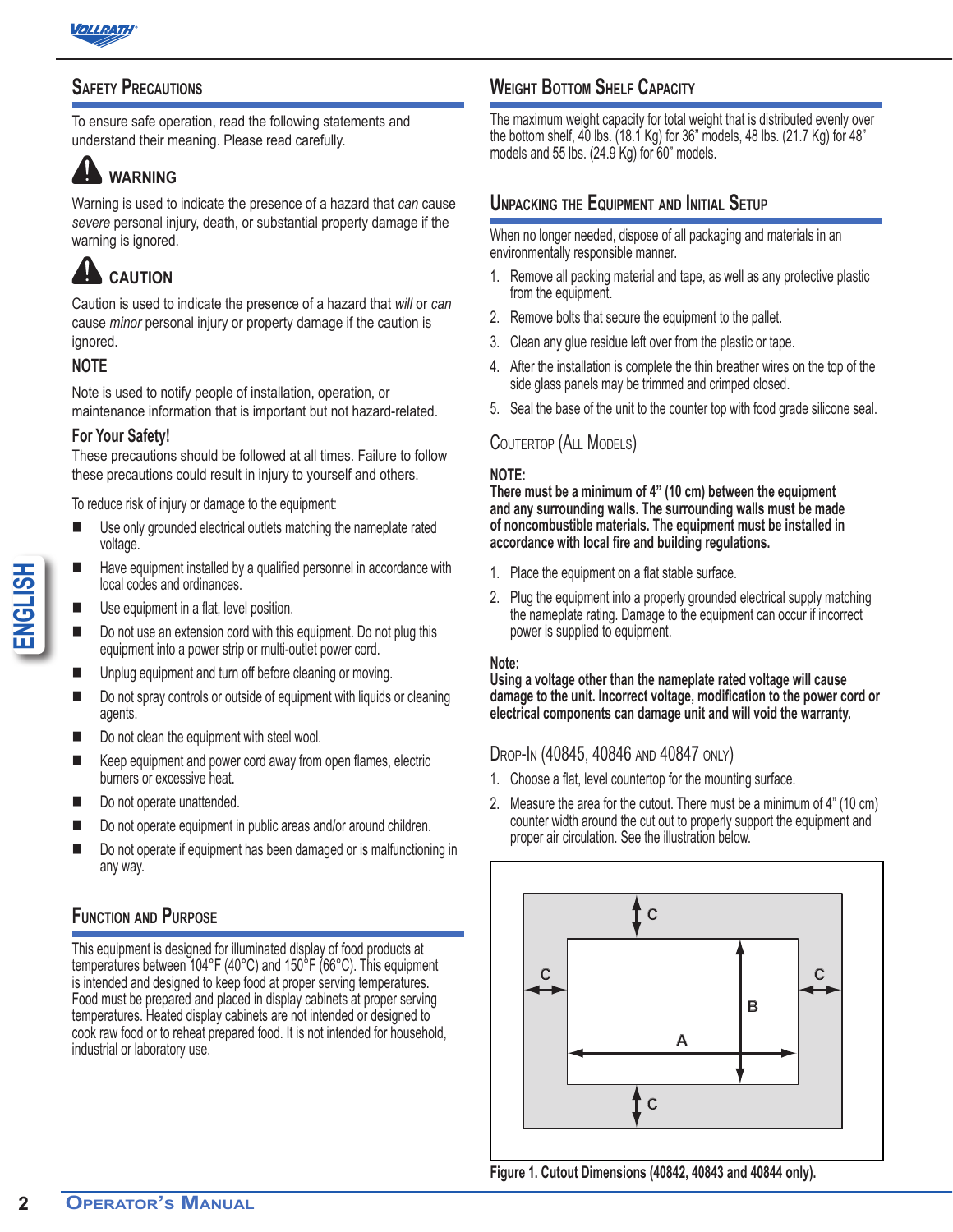

| Item $#$ | А              | В             | C (minimum<br>counter width) |
|----------|----------------|---------------|------------------------------|
| 40845    | 34" (86.3 cm)  | 19" (48.6 cm) | $4^{\circ}$ (10 cm)          |
| 40846    | 45" (114.3 cm) | 19" (48.6 cm) | 4" (10 cm)                   |
| 40847    | 58" (147.3 cm) | 19" (48.6 cm) | 4" (10 cm)                   |

#### **Features and Controls**



**Figure 2. Heated Display Cabinet Switch and Panel .**

- **A** MAIN POWER SWITCH. Illuminated switch turns the power ON or OFF to the equipment.
- **B** LIGHT SWITCH. Switches the lights ON or OFF.
- **C** MULTI-FUNCTION BUTTON. Depending on the mode this button turns the power ON or OFF to the controller or increases the temperature.
- **D** DOWN BUTTON. This button decreases the temperature.
- **E** SET BUTTON. Switches the temperature setting mode ON or OFF.
- **F** NUMBER DISPLAY. Displays the current temperature or the temperature being programed.

#### **Operation**



## **WARNING**

**Burn Hazard.**

Do not touch hot food, liquid or heating surfaces while equipment is heating or operating.

Hot surfaces and food can burn skin. Allow the hot surfaces to cool before handling. Do not drop or spill water onto the cooking surface as it can spray or splatter.



## **WARNING**

**Electrical Shock Hazard.** Keep water and other liquids from entering the inside of the equipment. Liquid inside the equipment could cause an electrical shock.

Do not spray water or cleaning products. Liquid could contact the electrical components and cause a short circuit or an electrical shock. Do not use equipment if power cord is damaged or has been modified

Before using this equipment clean as described in the **CLEANING** section of this document.

Before placing food product into this equipment operate to desired temperature. Food must be prepared and placed in display cabinets at proper serving temperatures. This equipment is not intended or designed to heat or cook food. Regularly check the food temperature.

#### **NOTE:**

**Monitor food temperature closely for food safety. The United States Public Health Service recommends that hot food be held at a minimum of 140** º**F (60** º**C) to help prevent bacteria growth.**

- 1. Switch the main power switch (A) to the ON position. See Figure 2.
- 2. Switch the light switch (B) to the on position if desired.

#### **To switch the controller ON or OFF:**

- 1. To turn the controller to the OFF mode, press the multi-function button (C) for three (3) seconds. When the number display (F) flashes "OFF", the controller is in the OFF mode and will not heat. The unit may be used as an ambient display.
- 2. To turn the controller to the ON mode, press the multi-function button (C) for three (3) seconds. When the number display (F) is showing temperature numbers the controller is in the ON mode and will heat.

#### **To set the temperature:**

- 1. Press the set button (E) for two (2) seconds. The controller is now switched ON. The number display (F) flashes the set temperature.
- 2. To adjust the temperature, press the multi-function button (C) to increase the temperature, or press the multi-function button (D) to decrease the temperature.
- 3. Press the set button (E). The number display (F) will show current temperature.
- 4. The unit will now operate to the programmed temperatures.

#### **Cleaning**

To maintain the appearance and increase the service life, clean your equipment daily.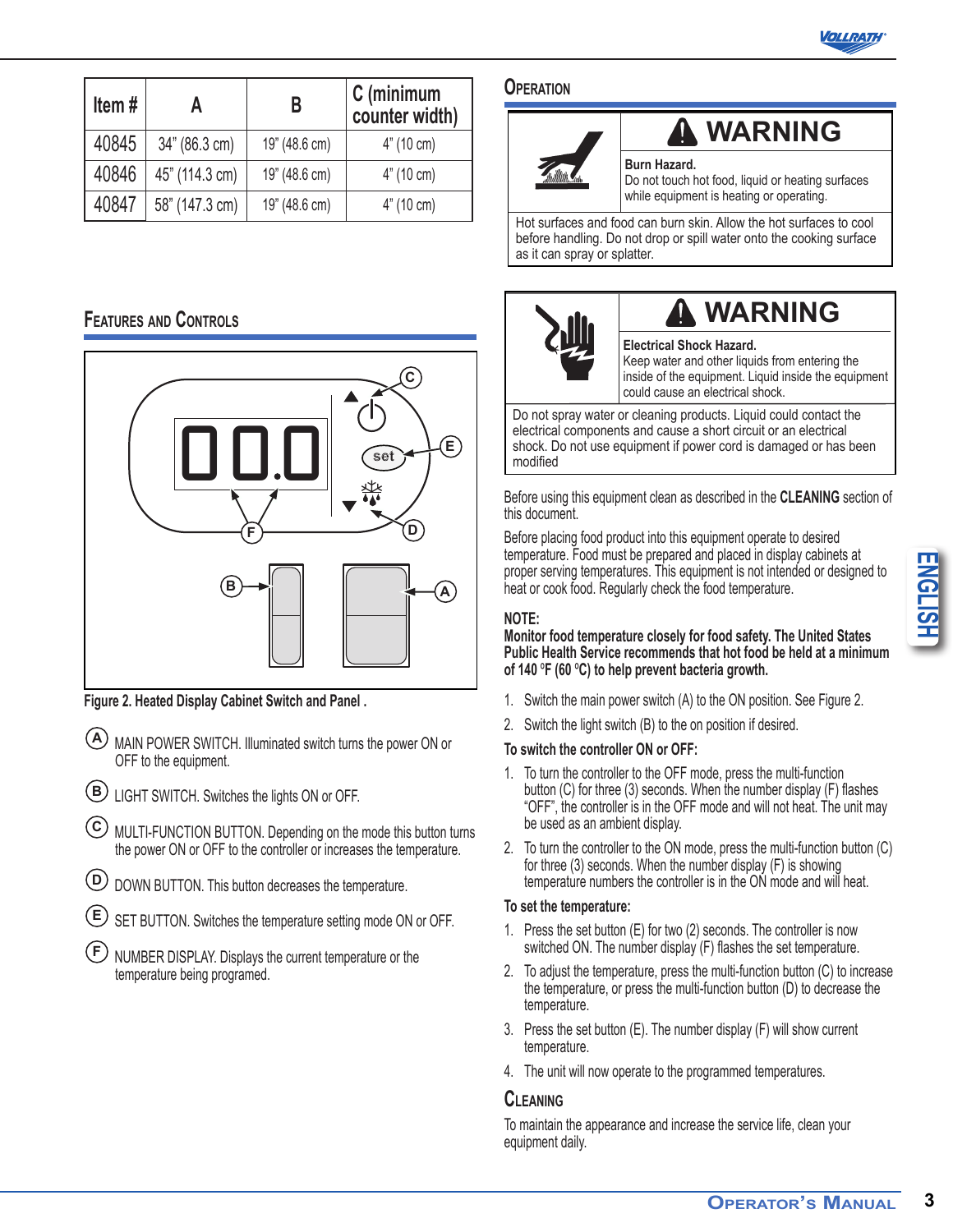



## **WARNING**

**Burn Hazard.** Do not touch hot food, liquid or heating surfaces while equipment is heating or operating.

Hot surfaces and food can burn skin. Allow the hot surfaces to cool before handling. Do not drop or spill water onto the cooking surface as it can spray or splatter.

#### **NOTE:**

**Do not use cleaning products containing aggressive chemicals, acids, or that contain chlorine.**



Do not spray water or cleaning products. Liquid could contact the electrical components and cause a short circuit or an electrical shock. Do not use equipment if power cord is damaged or has been modified

#### Troubleshooting Chart

# **ENGLISHOOTING**<br> **ENGLISHOOTING CHART**<br> **Problem**<br>
No power to unit.<br>
Unit not heating.<br>
Main power and light switch function<br>
does not function. **Problem It might be caused by Course of Action** No power to unit.<br>
No power to unit.<br>
Circuit breaker tripped.<br>
Circuit breaker tripped.<br>
Reset the circuit breaker. Reset the circuit breaker. Unit not heating. Faulty heating element. Faulty circulation fan.<br>
Have unit serviced by qualified personal. Faulty controller. Faulty temperature safety fuse. Main power and light switch function, controller Faulty controller. Faulty controller.

#### **NOTE:**

**Do not immerse the cord, plug or equipment in water or any other liquid. Do not use a hose to clean this equipment.**

- 1. Unplug the equipment.
- 2. Allow the equipment to cool completely before cleaning.
- 3. Using a damp cloth, sponge dipped in soapy water to clean the equipment.
- 4. Completely dry the equipment.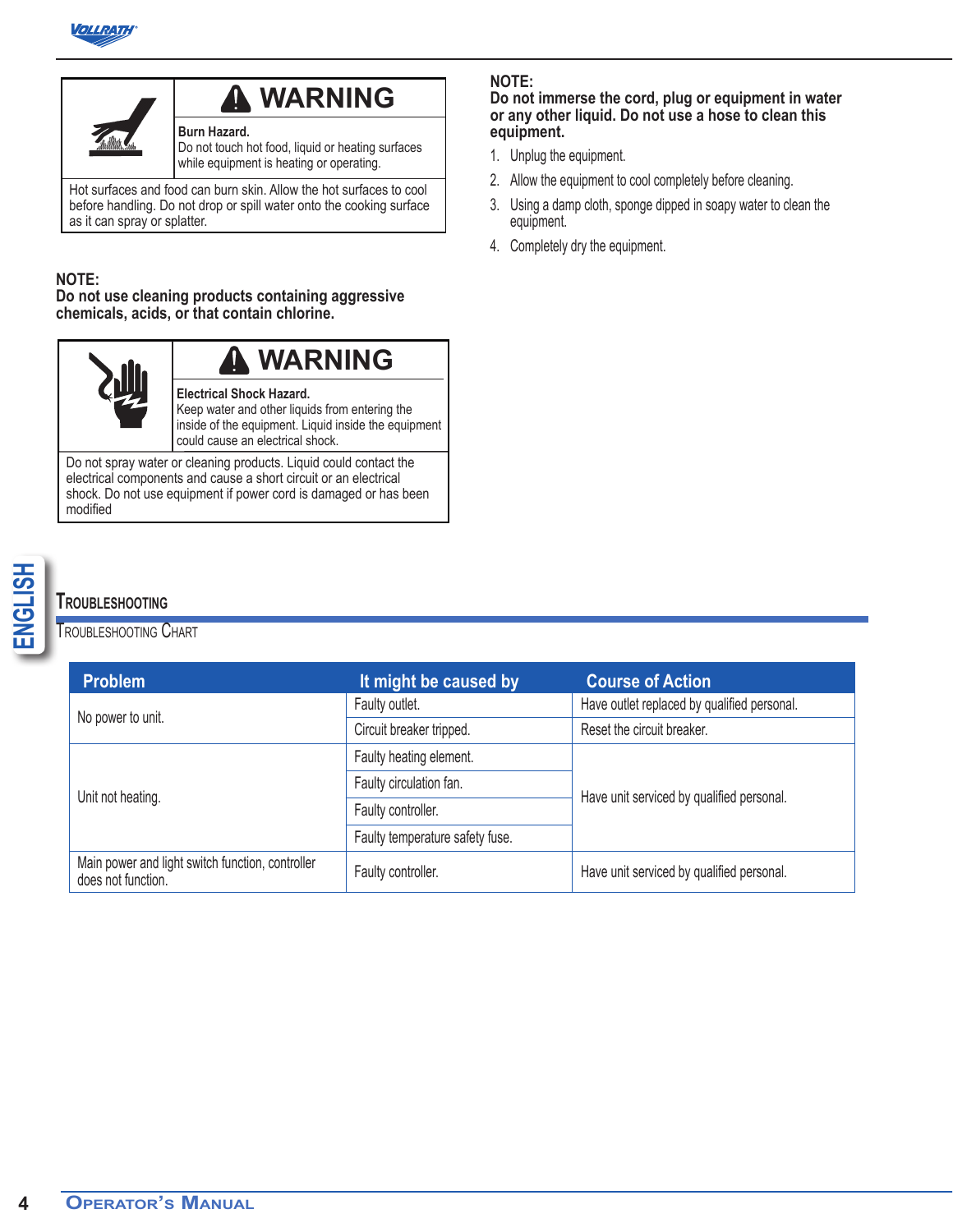

## **ELECTRICAL DRAWING - Heated Display Case**